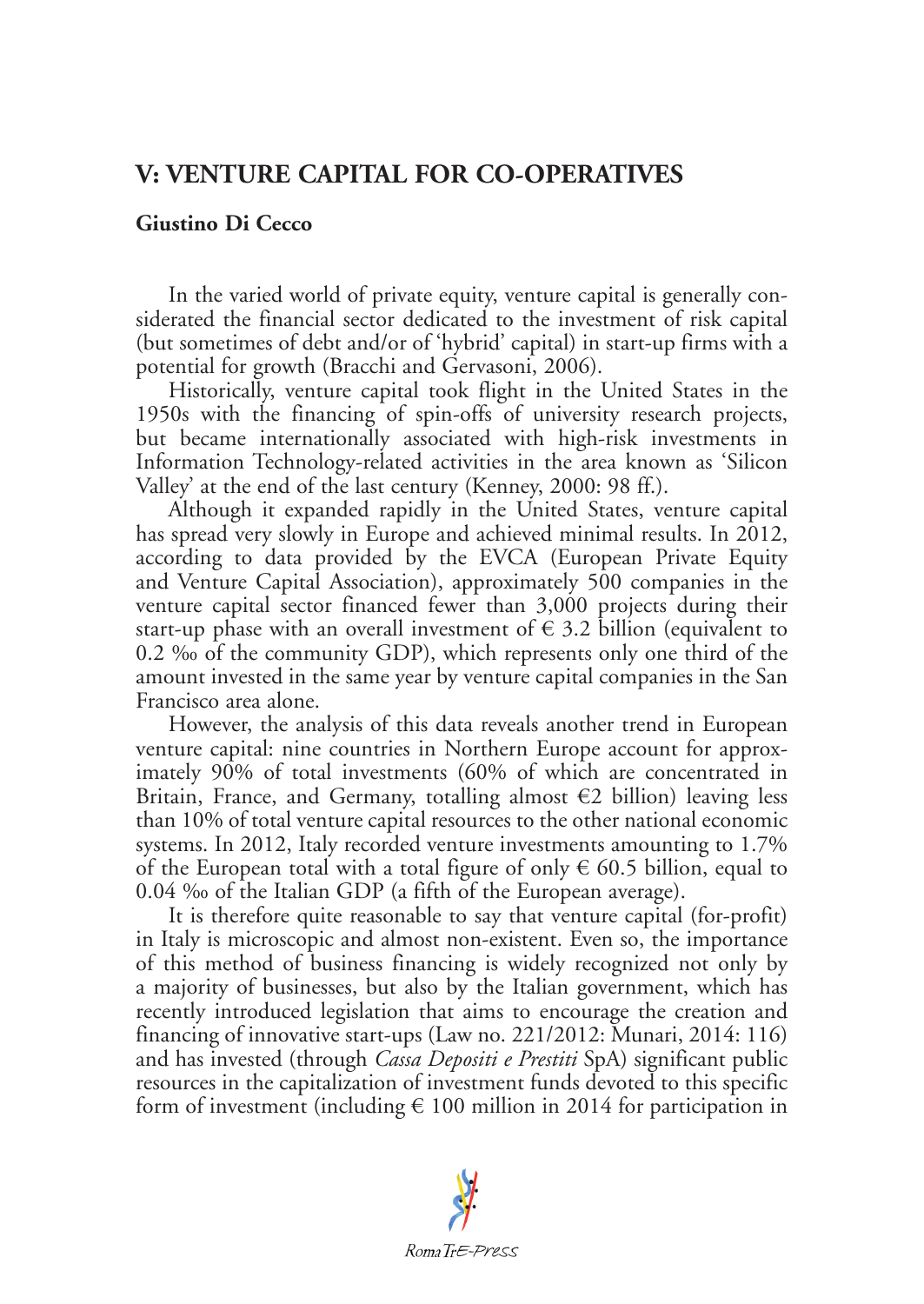venture capital funds: press release of Cassa Depositi e Prestiti SpA no. 29 issued on 28 May 2014).

However, this lack of success in Italy cannot be attributed to a lack of firms capable of undertaking venture capital activities. In addition to over 100 private-equity companies that belong to the AIFI (Italian Association of Private Equity and Venture Capital) and just as many angel investors who are part of IBAN (Italian Business Angel Network Association), venture investment could be implemented, at least in theory, by the 90 or so banking institutions ('*fondazioni bancarie*') and 500 or so pension funds operating in Italy (without considering the numerous players in the banking and finance industry, over 200 insurance companies and 20 or so pension institutions which could allocate a small amount of their investments to this specific activity). A lack of cultural development in Italian corporate finance therefore seems to be to blame for these disappointing results.

In light of this, the data for the non-profit sector of venture capital in Italy appears to be even more positive than it actually is, as, for twenty years, Italy has been able to count on stable annual funding of over  $\epsilon$  30 million and a volume of recurring investments of almost  $\in$  400 million, almost seven times the total of for-profit venture capital investments in 2012.

This paradoxical success of mutual venture capital lies in a clever, albeit somewhat fortuitous, idea of Law no. 59 of 31 January 1992. The main idea, which is relatively simple, is based on the need to resolve a problem that arose as an undesired effect of complex legislative stratification. The starting point was the famous 'mutual requirements' as outlined in Article 26 of the '*Basevi* Law' (Temporary Head of State Legislative Decree no. 1577/1947).

As is widely known, after repression of co-operative movements during the Fascist period, renewed interest in private, non-speculative mutual enterprises (culminating in the recognition of the social function of co-operation in Article 45 of the 1948 Constitution) led to the immediate reintroduction of an integrative discipline of the Civil Code aimed at allowing the co-operative movement to develop and expand against a backdrop of tax relief and government controls to prevent 'false co-operation', i.e. against organizations which, under false premises, pursue goals which are not genuinely mutual but purely lucrative.

More specifically, the 1947 law limited the use of tax benefits to co-operatives that included 'non-profit' clauses in their statutes defined by the legislature as prohibiting the distribution of profit (and, therefore, as obliging these positive margins to be allocated to reserves), prohibiting a division of reserves created using retained earnings and obliging co-operatives 'altruistically' to transfer these public assets to 'public utility' purposes if they dissolved.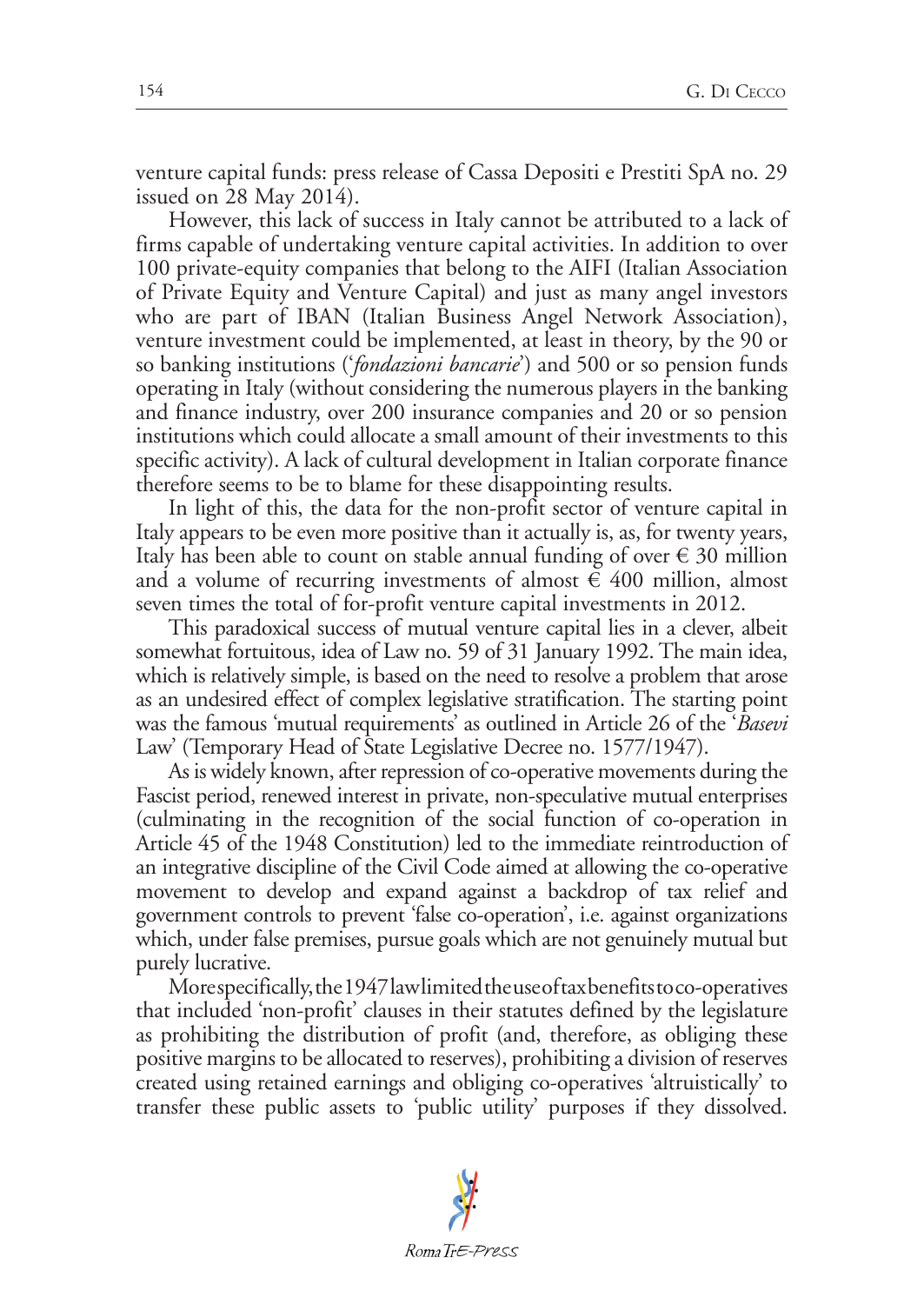Thirty years after the first provision was introduced, co-operative self-financing was strongly consolidated by the equally well-known legal provision (partly still in force) outlined in Article 12 of Law no. 904/1977, which provides tax relief (currently only partial) for earnings retained as indivisible reserves (to be used for altruistic purposes).

Conceived in such a way, the system had the indisputable merit of facilitating the capitalization of companies that were financially weak due to their natural inability to remunerate the invested risk capital; however, it was not without its drawbacks.

One problem arose as a result of a lack of legal provisions regarding the fate of indivisible reserves (created with tax-free profits) if a co-operative was transformed into a profit-making company; after generating discussion and uncertainty for a quarter of a century (Bolaffi, 1948: 444; Ferri, 1951: 57; Ascarelli, 1956: 777; Verrucoli, 1958: 415; Oppo, 1959: 369; Scordino, 1970: 504), this loophole was overcome, first of all, by the introduction of a ban on transformation as outlined in Article 14 of Law no. 127/1971 and, subsequently, by the legal provision which imposed an obligation to transfer indivisible assets at the time of transformation (heterogeneous) as outlined in Articles 2545-decies and 2545-undecies of the Civil Code.

The second, more complex problem lays with the legislature's choice to leave a specific identification of the person to allocate the co-operative's indivisible assets only to when dissolved to the same 'debtor' (i.e. to the co-operative's statute and its liquidator).

Indeed, the absence of a 'rightful claimant' to the assets remaining after paying the company creditors and returning social capital to the co-operative members, tended to stimulate, perhaps inevitably, a widespread practice of endless settlements which were extremely costly and lacked residual resources to be transferred for public use. What's more, those benefiting from the allocation, being chosen by the same person who was responsible for allocating the assets, were hardly motivated to criticize such liquidation methods used to assign the assets free of charge in their favour (Cardarelli, 2009: 269).

It is therefore to eliminate the strong temptation to proceed with 'inefficient' liquidations that Article 11 of Law no. 59/1992 pre-identified *ex lege* the legal entities (future) that would receive the indivisible assets of the liquidated or transformed co-operatives in the so-called 'mutual funds for the promotion and development of co-operation'. The resulting potential conflict between entities with opposing interests (which often led to legal proceedings whose aim was to ascertain the true value of the assets to be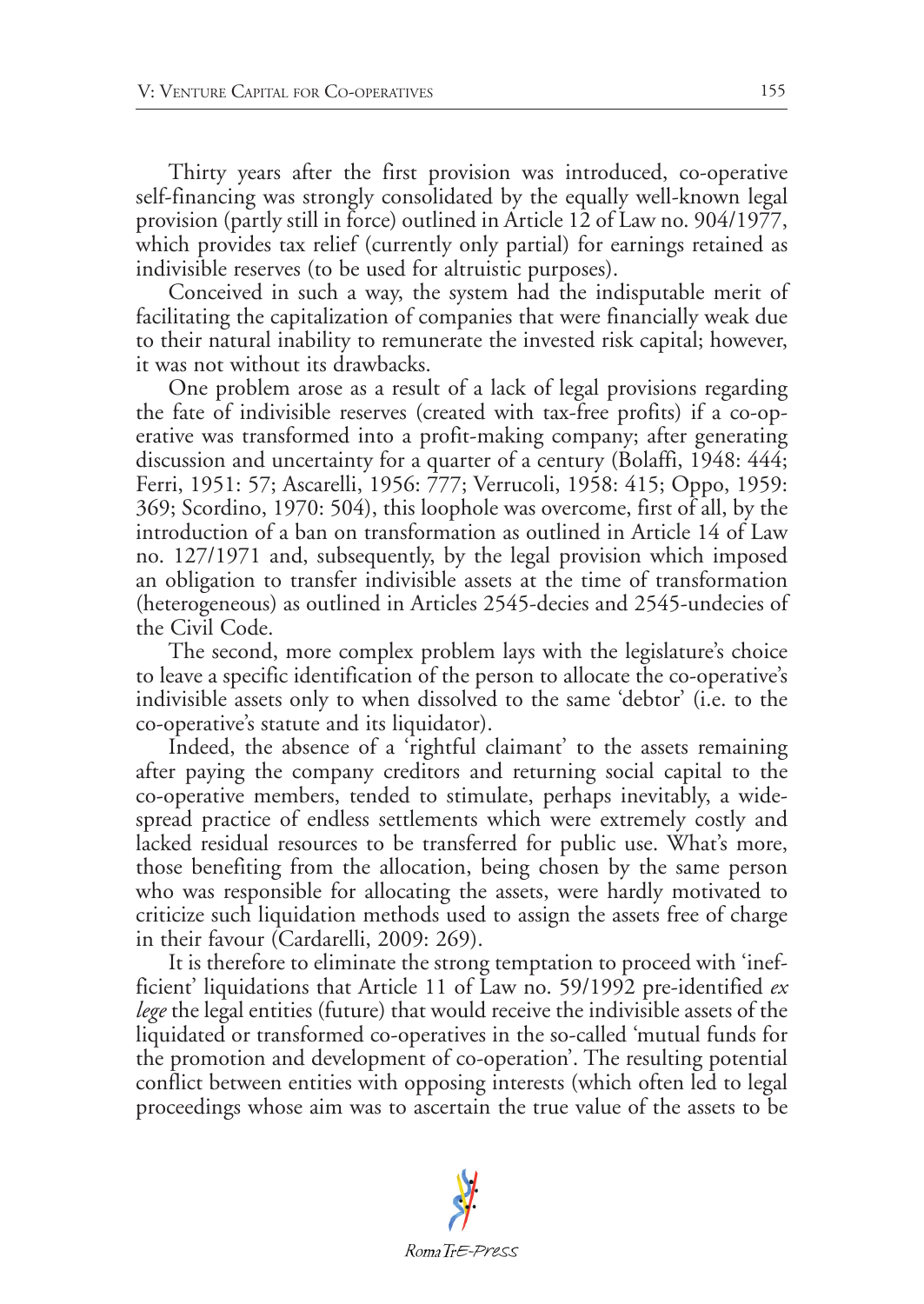transferred: Court of Cassation, 14 July 1997, no. 6349; Court of Matera, 6 May 2003; Court of Mantova, 17 March 2009) actually had a positive moralizing effect on the previous (not very commendable) practice.

The legislature, at the time, introduced two additional precise and 'revolutionary' legislative requirements: a mandatory annual transfer of 3% of the profits gained by the co-operatives. and the mandatory assignment of resources from these funds for the 'promotion' and the 'financing of new projects and undertakings for the development of co-operation, with a preference for programmes that focused on technological innovation, an increase in employment and the development of Southern Italy' (with the possibility of 'organising professional training courses for the administrative or technical personnel in the co-operative sector, promoting studies and research on economic and social issues of significant interest to the co-operative movement').

On the basis of these legislative provisions, over the next twenty years the co-operative system in Italy implemented, promoted, and developed an advanced co-operative venture capital system with a series of figures that merits attention.

A quick look at the 2013 financial statements published by the mutual funds promoted by the three central co-operatives belonging to the Italian Co-operative Alliance (Legacoop, Confcooperative and AGCI) gives a full picture of the situation. Cumulatively, these entities – despite the clear economic difficulties that hit co-operatives along with other companies – managed to raise annual mutual contributions in 2013 that amounted to over  $\in$  35 million and were therefore able to rely on total assets of over  $\in$ 600 million, of which over  $\in$  370 million were used for participation in the capital of the co-operative members, over  $\epsilon$  130 million for financing co-operative members, and approximately  $\epsilon$ 100 million for treasury investments (mainly government securities and bank bonds).

Although the overall volume of investments (temporary and recurring) used for both risk capital and loan capital purposes represents over 80% of available assets, it is worth noting (and analysing) the tendency of the three funds to concentrate risk investments in virtually the same way and, as well as the considerable difference in the way that they achieved their objectives.

As far as the concentration of investments is concerned, we can see that while the largest of the three funds (Coopfond SpA) used 85% of their resources allocated to venture capital investment to finance the 50 largest businesses (among the over 250 investees, 20% of its own businesses) by reserving over  $\epsilon$  153 million for the five largest businesses (over 60% of the total resources used for this purpose), the second largest

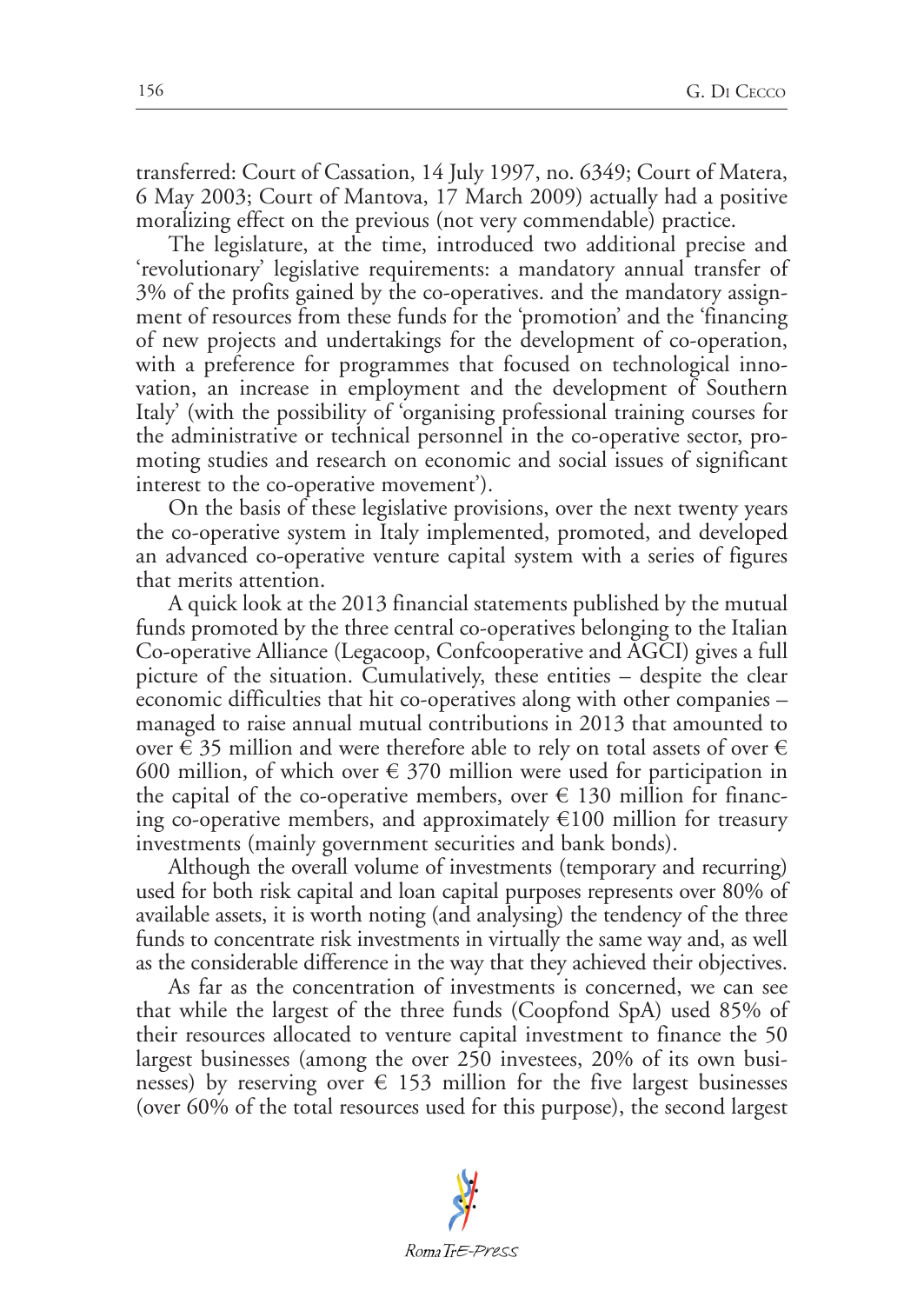enterprise (Fondo Sviluppo SpA) used over 80% of its total resources allocated to venture capital investment to finance the 10 largest businesses, by reserving over  $\epsilon$ 75 million to the five largest businesses (70% of the total resources used for this purpose). In the same way, the smallest of the three funds (General Fond SpA) used 70% of its total resources allocated to venture capital investment to finance the five largest businesses.

With regard to the way they achieved their company's objectives, it should be noted that whereas Fondo Sviluppo SpA tends to use significant resources in ventures that promote the co-operative system rather than direct investment in co-operative assets (allocating for this purpose, in 2013 alone, over  $\in$  15 million, which amounts to two thirds of the total mutual contributions received throughout the year,  $\epsilon$  20 million), the other two funds allocated almost all their own resources to financial type investments (so much so that in 2013 Coopfond SpA obtained a total overall yield of roughly  $\in$  12.5 million from its own investments, which is almost the same amount received by paying its compulsory annual mutual contributions).

Further, the most recent tendencies in mutual investment include the commendable financing of worker buyouts, i.e. the acquisition of a company by its workers who, by the use of mutual funds, can rely on other financial resources in addition to those legally available due to the right granted to workers (as outlined recently in Article 11 of Decree Law no. 143/2013) to obtain advance payment of the INPS (the Italian Social Security) unemployment benefits in order to finance the rent or sale of a company (by exercising the legal right of co-operatives formed of workers from the same company in financial difficulty to rent or sell as specified in the bankruptcy proceedings introduced by the same law).

There are therefore a number of reasons why the Italian co-operative system can rely on mutual venture capital which, by using only resources self-generated by the co-operatives, can stimulate healthy competition between non-profit organizations to finance worthy ideas and projects and, last but not least, recover and re-launch business ventures, including profitable ones, which are in financial crisis.

## **References**

Ascarelli T., (1956), 'Trasformazione di società in cooperativa e viceversa,' *Foro italiano*, I, col. 777.

Bolaffi G., (1948) 'Trasformazione di società cooperativa in società ordinaria?,' *Rivista trimestrale di diritto e procedura civile*, p. 444.